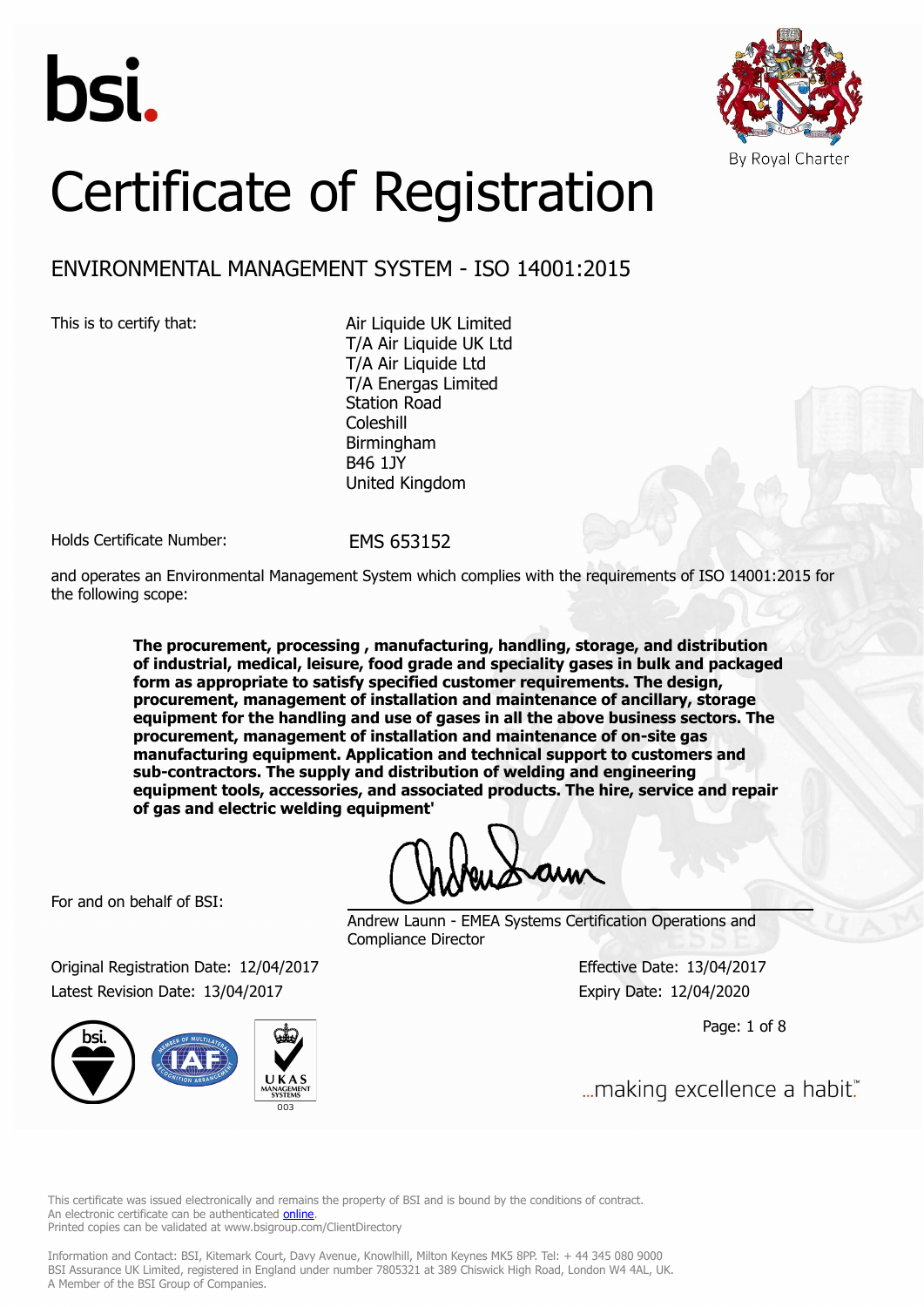| Location                                                                                                     | <b>Registered Activities</b>                                                                                                                                                                                                                                                                                                                                                                                                                                                                                                                                                                                                                                                                                                                                                                                 |
|--------------------------------------------------------------------------------------------------------------|--------------------------------------------------------------------------------------------------------------------------------------------------------------------------------------------------------------------------------------------------------------------------------------------------------------------------------------------------------------------------------------------------------------------------------------------------------------------------------------------------------------------------------------------------------------------------------------------------------------------------------------------------------------------------------------------------------------------------------------------------------------------------------------------------------------|
| Air Liquide UK Limited<br>C/O GrowHow UK Limited<br>Ince<br>Chester<br>CH <sub>2</sub> 4LB<br>United Kingdom | The procurement, processing, manufacturing, handling,<br>storage, and distribution of industrial, medical, leisure, food<br>grade and speciality gases in bulk and packaged form as<br>appropriate to satisfy specified customer requirements. The<br>design, procurement, management of installation and<br>maintenance of ancillary, storage equipment for the handling<br>and use of gases in all the above business sectors. The<br>procurement, management of installation and maintenance of<br>on-site gas manufacturing equipment. Application and<br>technical support to customers and sub-contractors. The<br>supply and distribution of welding and engineering equipment<br>tools, accessories, and associated products. The hire, service<br>and repair of gas and electric welding equipment' |
| Air Liquide UK Limited<br>T/A Air Liquide UK Ltd<br>T/A Air Liquide Ltd                                      | The procurement, processing, manufacturing, handling,<br>storage, and distribution of industrial, medical, leisure, food<br>grade and speciality gases in bulk and packaged form as                                                                                                                                                                                                                                                                                                                                                                                                                                                                                                                                                                                                                          |
| T/A Energas Limited<br><b>Station Road</b><br>Coleshill<br>Birmingham<br><b>B46 1JY</b><br>United Kingdom    | appropriate to satisfy specified customer requirements. The<br>design, procurement, management of installation and<br>maintenance of ancillary, storage equipment for the handling<br>and use of gases in all the above business sectors. The<br>procurement, management of installation and maintenance of<br>on-site gas manufacturing equipment. Application and<br>technical support to customers and sub-contractors. The<br>supply and distribution of welding and engineering equipment<br>tools, accessories, and associated products. The hire, service<br>and repair of gas and electric welding equipment'                                                                                                                                                                                        |
| Air Liquide UK Limited<br>680 Main Street<br><b>Bellshill</b><br>ML4 1DZ<br>United Kingdom                   | The procurement, processing, manufacturing, handling,<br>storage, and distribution of industrial, medical, leisure, food<br>grade and speciality gases in bulk and packaged form as<br>appropriate to satisfy specified customer requirements. The<br>design, procurement, management of installation and<br>maintenance of ancillary, storage equipment for the handling<br>and use of gases in all the above business sectors. The<br>procurement, management of installation and maintenance of<br>on-site gas manufacturing equipment. Application and<br>technical support to customers and sub-contractors. The<br>supply and distribution of welding and engineering equipment<br>tools, accessories, and associated products. The hire, service<br>and repair of gas and electric welding equipment' |

Original Registration Date: 12/04/2017 Effective Date: 13/04/2017 Latest Revision Date: 13/04/2017 Expiry Date: 12/04/2020

Page: 2 of 8

This certificate was issued electronically and remains the property of BSI and is bound by the conditions of contract. An electronic certificate can be authenticated **[online](https://pgplus.bsigroup.com/CertificateValidation/CertificateValidator.aspx?CertificateNumber=EMS+653152&ReIssueDate=13%2f04%2f2017&Template=uk)**. Printed copies can be validated at www.bsigroup.com/ClientDirectory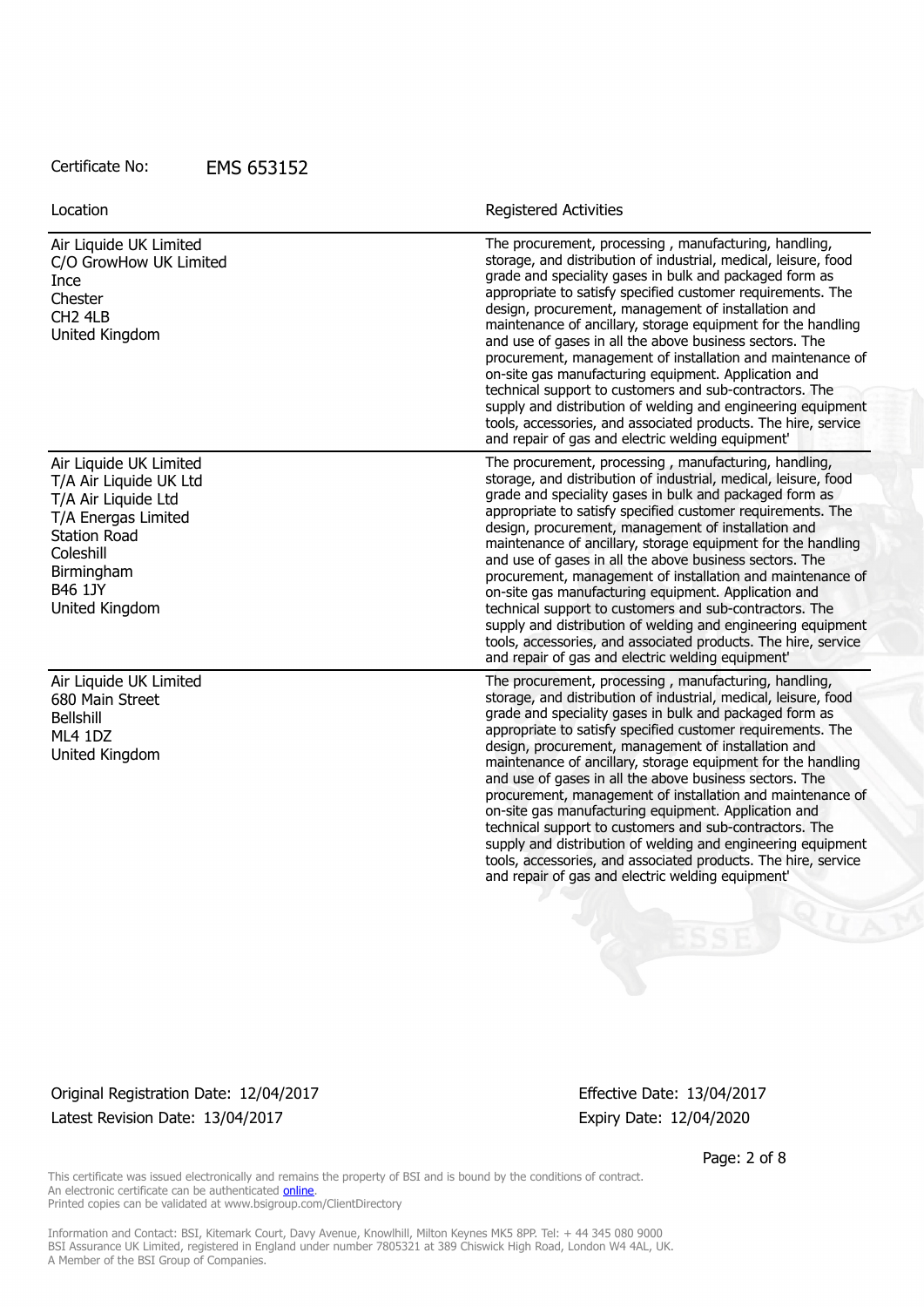| Location                                                                                                                        | <b>Registered Activities</b>                                                                                                                                                                                                                                                                                                                                                                                                                                                                                                                                                                                                                                                                                                                                                                                 |
|---------------------------------------------------------------------------------------------------------------------------------|--------------------------------------------------------------------------------------------------------------------------------------------------------------------------------------------------------------------------------------------------------------------------------------------------------------------------------------------------------------------------------------------------------------------------------------------------------------------------------------------------------------------------------------------------------------------------------------------------------------------------------------------------------------------------------------------------------------------------------------------------------------------------------------------------------------|
| Air Liquide UK Limited<br>Wand Lane<br>Eggborough<br>Nr. Goole<br><b>DN14 0BS</b><br>United Kingdom                             | The procurement, processing, manufacturing, handling,<br>storage, and distribution of industrial, medical, leisure, food<br>grade and speciality gases in bulk and packaged form as<br>appropriate to satisfy specified customer requirements. The<br>design, procurement, management of installation and<br>maintenance of ancillary, storage equipment for the handling<br>and use of gases in all the above business sectors. The<br>procurement, management of installation and maintenance of<br>on-site gas manufacturing equipment. Application and<br>technical support to customers and sub-contractors. The<br>supply and distribution of welding and engineering equipment<br>tools, accessories, and associated products. The hire, service<br>and repair of gas and electric welding equipment' |
| Air Liquide UK Limited<br>Sorby Road<br>North Bank Industrial Estate<br><b>Irlam</b><br>Manchester<br>M44 5BA<br>United Kingdom | The procurement, processing, manufacturing, handling,<br>storage, and distribution of industrial, medical, leisure, food<br>grade and speciality gases in bulk and packaged form as                                                                                                                                                                                                                                                                                                                                                                                                                                                                                                                                                                                                                          |
|                                                                                                                                 | appropriate to satisfy specified customer requirements. The<br>design, procurement, management of installation and<br>maintenance of ancillary, storage equipment for the handling<br>and use of gases in all the above business sectors. The<br>procurement, management of installation and maintenance of<br>on-site gas manufacturing equipment. Application and<br>technical support to customers and sub-contractors. The<br>supply and distribution of welding and engineering equipment<br>tools, accessories, and associated products. The hire, service<br>and repair of gas and electric welding equipment'                                                                                                                                                                                        |
| Air Liquide UK Limited<br>Castner Kelner Works<br>Runcorn<br><b>WA7 4JE</b><br>United Kingdom                                   | The procurement, processing, manufacturing, handling,<br>storage, and distribution of industrial, medical, leisure, food<br>grade and speciality gases in bulk and packaged form as<br>appropriate to satisfy specified customer requirements. The<br>design, procurement, management of installation and<br>maintenance of ancillary, storage equipment for the handling<br>and use of gases in all the above business sectors. The<br>procurement, management of installation and maintenance of<br>on-site gas manufacturing equipment. Application and<br>technical support to customers and sub-contractors. The<br>supply and distribution of welding and engineering equipment<br>tools, accessories, and associated products. The hire, service<br>and repair of gas and electric welding equipment' |
|                                                                                                                                 |                                                                                                                                                                                                                                                                                                                                                                                                                                                                                                                                                                                                                                                                                                                                                                                                              |

Original Registration Date: 12/04/2017 Effective Date: 13/04/2017 Latest Revision Date: 13/04/2017 Expiry Date: 12/04/2020

Page: 3 of 8

This certificate was issued electronically and remains the property of BSI and is bound by the conditions of contract. An electronic certificate can be authenticated **[online](https://pgplus.bsigroup.com/CertificateValidation/CertificateValidator.aspx?CertificateNumber=EMS+653152&ReIssueDate=13%2f04%2f2017&Template=uk)**. Printed copies can be validated at www.bsigroup.com/ClientDirectory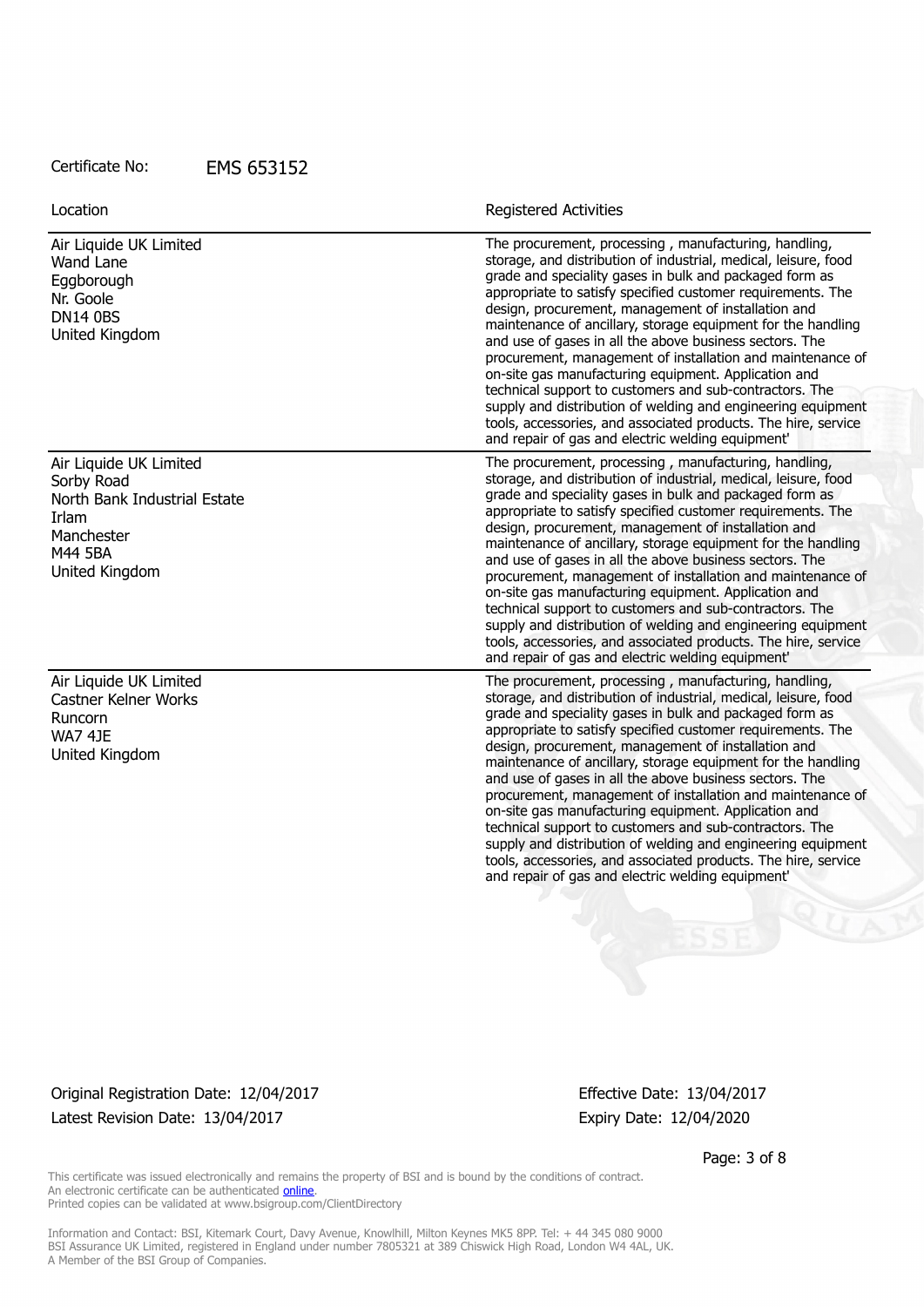Air Liquide UK Limited Incorporating Intergas Newfields Industrial Estate **Tunstall** Stoke-on-Trent ST6 5PD United Kingdom

Air Liquide UK Limited 160 Leyton Road **Stratford** London E15 1ND United Kingdom

Air Liquide UK Ltd British Sugar College Road **Wissington** King's Lynn **PE33 90G** United Kingdom

Location **Exercise 2018 Location Registered Activities** 

The procurement, processing , manufacturing, handling, storage, and distribution of industrial, medical, leisure, food grade and speciality gases in bulk and packaged form as appropriate to satisfy specified customer requirements.

The procurement, processing , manufacturing, handling, storage, and distribution of industrial, medical, leisure, food grade and speciality gases in bulk and packaged form as appropriate to satisfy specified customer requirements. The design, procurement, management of installation and maintenance of ancillary, storage equipment for the handling and use of gases in all the above business sectors. The procurement, management of installation and maintenance of on-site gas manufacturing equipment. Application and technical support to customers and sub-contractors. The supply and distribution of welding and engineering equipment tools, accessories, and associated products. The hire, service and repair of gas and electric welding equipment'

The procurement, processing , manufacturing, handling, storage, and distribution of industrial, medical, leisure, food grade and speciality gases in bulk and packaged form as appropriate to satisfy specified customer requirements. The design, procurement, management of installation and maintenance of ancillary, storage equipment for the handling and use of gases in all the above business sectors. The procurement, management of installation and maintenance of on-site gas manufacturing equipment. Application and technical support to customers and sub-contractors. The supply and distribution of welding and engineering equipment tools, accessories, and associated products. The hire, service and repair of gas and electric welding equipment'

Original Registration Date: 12/04/2017 Effective Date: 13/04/2017 Latest Revision Date: 13/04/2017 Expiry Date: 12/04/2020

Page: 4 of 8

This certificate was issued electronically and remains the property of BSI and is bound by the conditions of contract. An electronic certificate can be authenticated [online](https://pgplus.bsigroup.com/CertificateValidation/CertificateValidator.aspx?CertificateNumber=EMS+653152&ReIssueDate=13%2f04%2f2017&Template=uk). Printed copies can be validated at www.bsigroup.com/ClientDirectory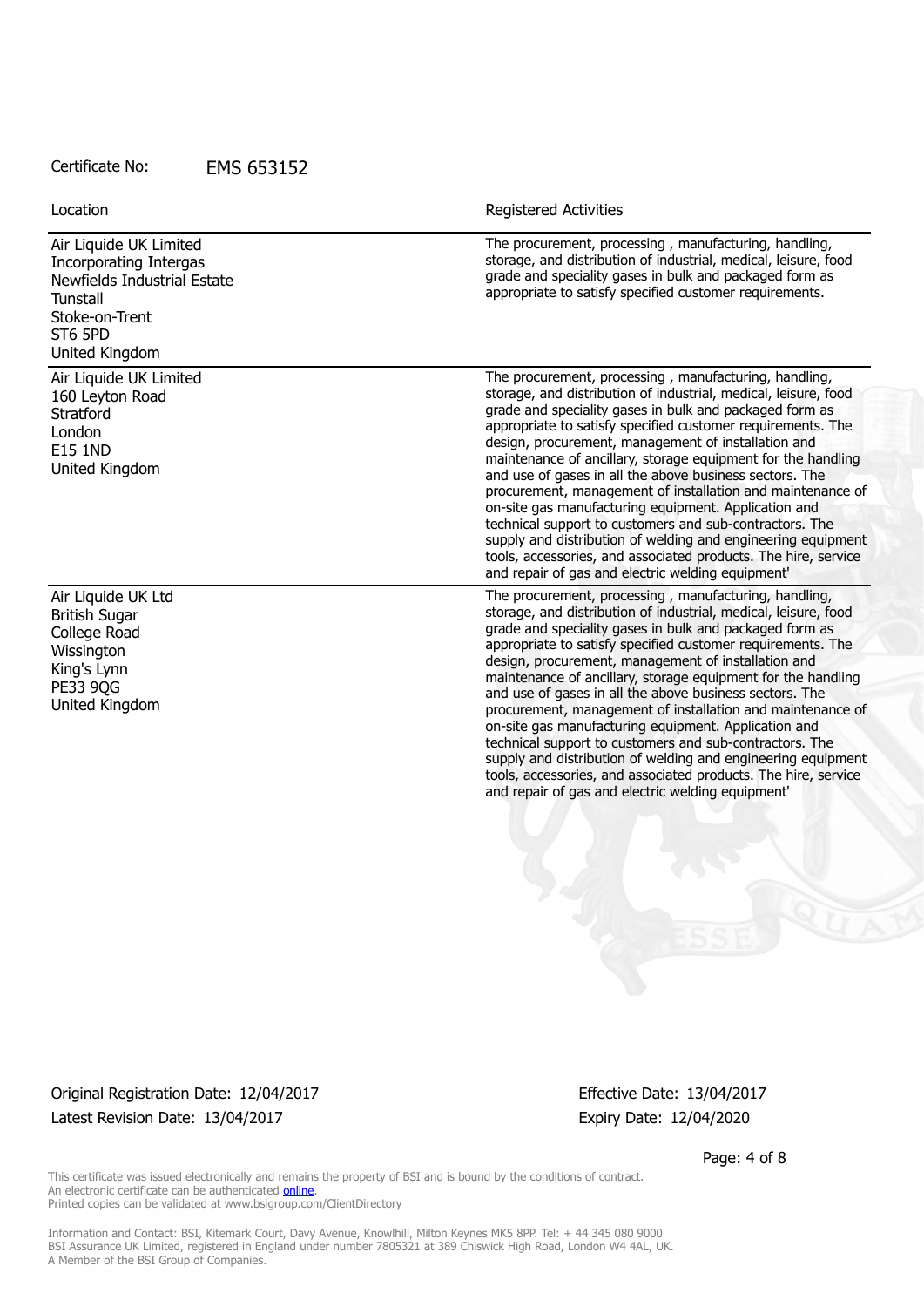| <b>Registered Activities</b>                                                                                                                                                                                                                                                                                                                                                                                                                                                                                                                                                                                                                                                                                                                                                                                 |
|--------------------------------------------------------------------------------------------------------------------------------------------------------------------------------------------------------------------------------------------------------------------------------------------------------------------------------------------------------------------------------------------------------------------------------------------------------------------------------------------------------------------------------------------------------------------------------------------------------------------------------------------------------------------------------------------------------------------------------------------------------------------------------------------------------------|
| The procurement, processing, manufacturing, handling,<br>storage, and distribution of industrial, medical, leisure, food<br>grade and speciality gases in bulk and packaged form as<br>appropriate to satisfy specified customer requirements. The<br>design, procurement, management of installation and<br>maintenance of ancillary, storage equipment for the handling<br>and use of gases in all the above business sectors. The<br>procurement, management of installation and maintenance of<br>on-site gas manufacturing equipment. Application and<br>technical support to customers and sub-contractors. The<br>supply and distribution of welding and engineering equipment<br>tools, accessories, and associated products. The hire, service<br>and repair of gas and electric welding equipment' |
| The procurement, processing, manufacturing, handling,<br>storage, and distribution of industrial, medical, leisure, food<br>grade and speciality gases in bulk and packaged form as                                                                                                                                                                                                                                                                                                                                                                                                                                                                                                                                                                                                                          |
| appropriate to satisfy specified customer requirements. The<br>design, procurement, management of installation and<br>maintenance of ancillary, storage equipment for the handling<br>and use of gases in all the above business sectors. The<br>procurement, management of installation and maintenance of<br>on-site gas manufacturing equipment. Application and<br>technical support to customers and sub-contractors. The<br>supply and distribution of welding and engineering equipment<br>tools, accessories, and associated products. The hire, service<br>and repair of gas and electric welding equipment'                                                                                                                                                                                        |
| The procurement, processing, manufacturing, handling,<br>storage, and distribution of industrial, medical, leisure, food<br>grade and speciality gases in bulk and packaged form as<br>appropriate to satisfy specified customer requirements. The<br>design, procurement, management of installation and<br>maintenance of ancillary, storage equipment for the handling<br>and use of gases in all the above business sectors. The<br>procurement, management of installation and maintenance of<br>on-site gas manufacturing equipment. Application and<br>technical support to customers and sub-contractors. The<br>supply and distribution of welding and engineering equipment<br>tools, accessories, and associated products. The hire, service<br>and repair of gas and electric welding equipment' |
|                                                                                                                                                                                                                                                                                                                                                                                                                                                                                                                                                                                                                                                                                                                                                                                                              |

Original Registration Date: 12/04/2017 Effective Date: 13/04/2017 Latest Revision Date: 13/04/2017 Expiry Date: 12/04/2020

Page: 5 of 8

This certificate was issued electronically and remains the property of BSI and is bound by the conditions of contract. An electronic certificate can be authenticated **[online](https://pgplus.bsigroup.com/CertificateValidation/CertificateValidator.aspx?CertificateNumber=EMS+653152&ReIssueDate=13%2f04%2f2017&Template=uk)**. Printed copies can be validated at www.bsigroup.com/ClientDirectory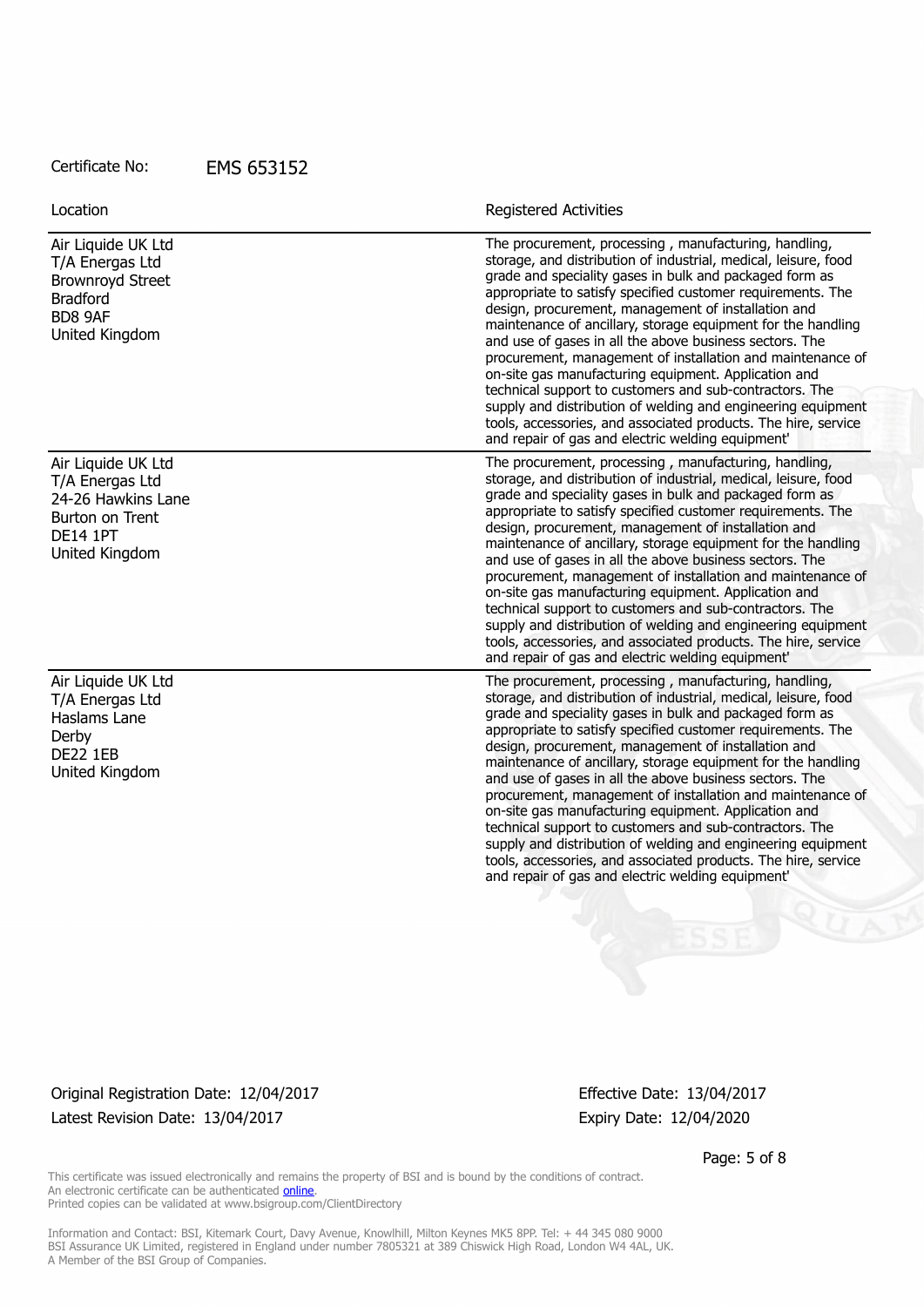| Location                                                                                                                                                  | Registered Activities                                                                                                                                                                                                                                                                                                                                                                                                                                                                                                                                                                                                                                                                                                                                                                                        |
|-----------------------------------------------------------------------------------------------------------------------------------------------------------|--------------------------------------------------------------------------------------------------------------------------------------------------------------------------------------------------------------------------------------------------------------------------------------------------------------------------------------------------------------------------------------------------------------------------------------------------------------------------------------------------------------------------------------------------------------------------------------------------------------------------------------------------------------------------------------------------------------------------------------------------------------------------------------------------------------|
| Air Liquide UK Ltd<br>T/A Energas Ltd<br>254 Earlsway<br>Team Valley Industrial Estate<br>Gateshead<br>Tyne and Wear<br><b>NE11 0RQ</b><br>United Kingdom | The procurement, processing, manufacturing, handling,<br>storage, and distribution of industrial, medical, leisure, food<br>grade and speciality gases in bulk and packaged form as<br>appropriate to satisfy specified customer requirements. The<br>design, procurement, management of installation and<br>maintenance of ancillary, storage equipment for the handling<br>and use of gases in all the above business sectors. The<br>procurement, management of installation and maintenance of<br>on-site gas manufacturing equipment. Application and<br>technical support to customers and sub-contractors. The<br>supply and distribution of welding and engineering equipment<br>tools, accessories, and associated products. The hire, service<br>and repair of gas and electric welding equipment  |
| Air Liquide UK Ltd<br>T/A Energas Ltd<br>Unit 2<br>40 Adam Smith Street<br>Grimsby<br><b>DN31 1SJ</b><br>United Kingdom                                   | The procurement, processing, manufacturing, handling,<br>storage, and distribution of industrial, medical, leisure, food<br>grade and speciality gases in bulk and packaged form as<br>appropriate to satisfy specified customer requirements. The<br>design, procurement, management of installation and<br>maintenance of ancillary, storage equipment for the handling<br>and use of gases in all the above business sectors. The<br>procurement, management of installation and maintenance of<br>on-site gas manufacturing equipment. Application and<br>technical support to customers and sub-contractors. The<br>supply and distribution of welding and engineering equipment<br>tools, accessories, and associated products. The hire, service<br>and repair of gas and electric welding equipment' |
| Air Liquide UK Ltd<br>T/A Energas Ltd<br><b>Westmorland Street</b><br>Hull<br>HU2 0HX<br>United Kingdom                                                   | The filling and distribution of industrial and food grade gases.<br>The supply and distribution of welding and engineering<br>equipment tools, accessories, and associated products. The<br>hire, service and repair of gas and electric welding<br>equipment.                                                                                                                                                                                                                                                                                                                                                                                                                                                                                                                                               |
| Air Liquide UK Ltd<br>T/A Energas Ltd<br>Unit 1<br>Knighton Fields Road East<br>Leicester<br>LE2 6DR<br>United Kingdom                                    | The procurement, processing, manufacturing, handling,<br>storage, and distribution of industrial, medical, leisure, food<br>grade and speciality gases in bulk and packaged form as<br>appropriate to satisfy specified customer requirements. The<br>design, procurement, management of installation and<br>maintenance of ancillary, storage equipment for the handling<br>and use of gases in all the above business sectors. The<br>procurement, management of installation and maintenance of<br>on-site gas manufacturing equipment. Application and<br>technical support to customers and sub-contractors. The<br>supply and distribution of welding and engineering equipment<br>tools, accessories, and associated products. The hire, service<br>and repair of gas and electric welding equipment' |

### Original Registration Date: 12/04/2017 Effective Date: 13/04/2017 Latest Revision Date: 13/04/2017 Expiry Date: 12/04/2020

Page: 6 of 8

This certificate was issued electronically and remains the property of BSI and is bound by the conditions of contract. An electronic certificate can be authenticated **[online](https://pgplus.bsigroup.com/CertificateValidation/CertificateValidator.aspx?CertificateNumber=EMS+653152&ReIssueDate=13%2f04%2f2017&Template=uk)**. Printed copies can be validated at www.bsigroup.com/ClientDirectory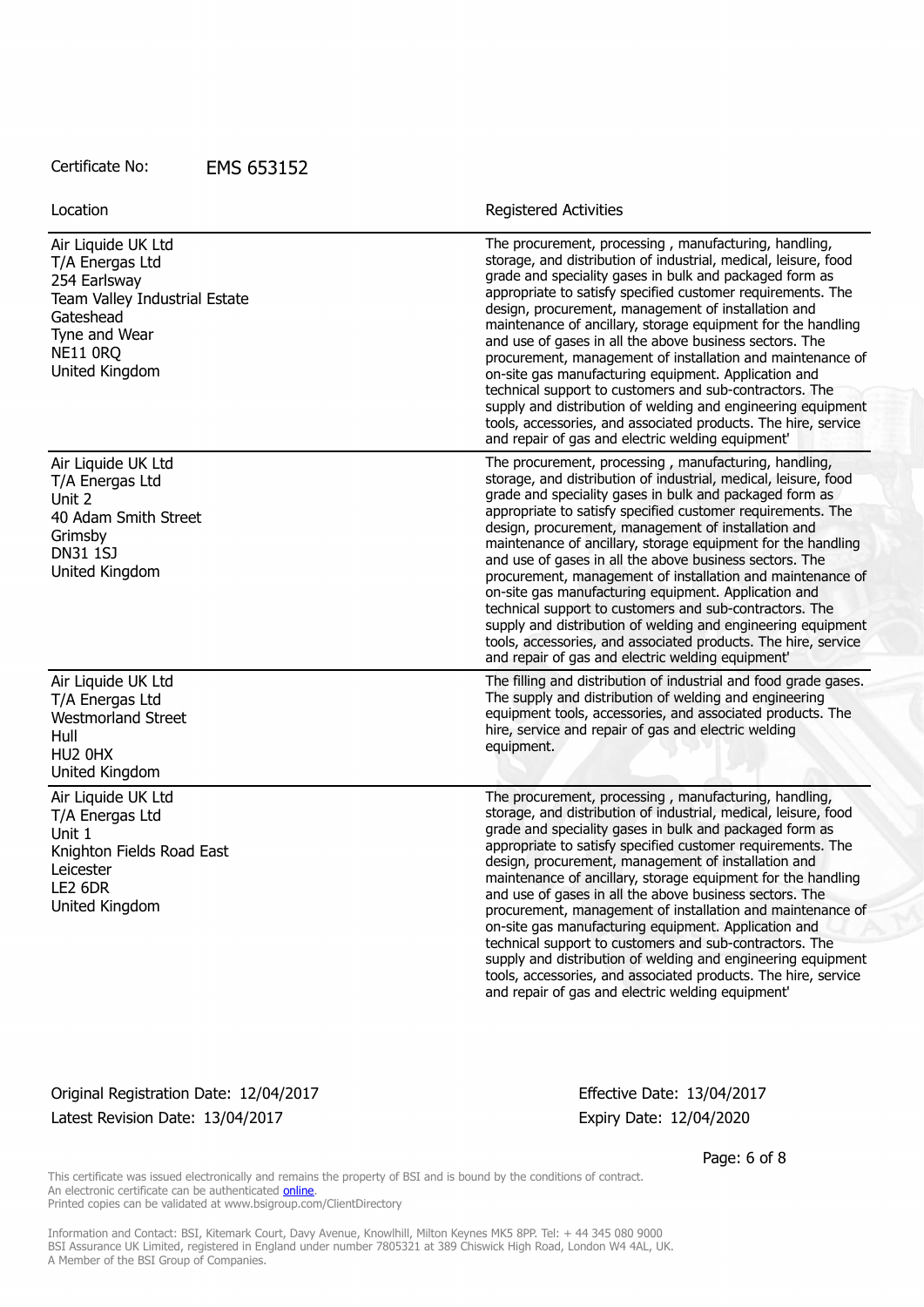| Location                                                                                                                                           | <b>Registered Activities</b>                                                                                                                                                                                                                                                                                                                                                                                                                                                                                                                                                                                                                                                                                                                                                                                 |
|----------------------------------------------------------------------------------------------------------------------------------------------------|--------------------------------------------------------------------------------------------------------------------------------------------------------------------------------------------------------------------------------------------------------------------------------------------------------------------------------------------------------------------------------------------------------------------------------------------------------------------------------------------------------------------------------------------------------------------------------------------------------------------------------------------------------------------------------------------------------------------------------------------------------------------------------------------------------------|
| Air Liquide UK Ltd<br>T/A Energas Ltd<br>Murdock Road<br>East Middlesbrough Industrial Estate<br>Middlesbrough<br><b>TS3 8TB</b><br>United Kingdom | The procurement, processing, manufacturing, handling,<br>storage, and distribution of industrial, medical, leisure, food<br>grade and speciality gases in bulk and packaged form as<br>appropriate to satisfy specified customer requirements. The<br>design, procurement, management of installation and<br>maintenance of ancillary, storage equipment for the handling<br>and use of gases in all the above business sectors. The<br>procurement, management of installation and maintenance of<br>on-site gas manufacturing equipment. Application and<br>technical support to customers and sub-contractors. The<br>supply and distribution of welding and engineering equipment<br>tools, accessories, and associated products. The hire, service<br>and repair of gas and electric welding equipment' |
| Air Liquide UK Ltd<br>T/A Energas Ltd<br><b>Nostell Road</b>                                                                                       | The procurement, processing, manufacturing, handling,<br>storage, and distribution of industrial, medical, leisure, food<br>grade and speciality gases in bulk and packaged form as<br>appropriate to satisfy specified customer requirements. The                                                                                                                                                                                                                                                                                                                                                                                                                                                                                                                                                           |
| Scunthorpe<br><b>DN16 1DL</b><br>United Kingdom                                                                                                    | design, procurement, management of installation and<br>maintenance of ancillary, storage equipment for the handling<br>and use of gases in all the above business sectors. The<br>procurement, management of installation and maintenance of<br>on-site gas manufacturing equipment. Application and<br>technical support to customers and sub-contractors. The<br>supply and distribution of welding and engineering equipment<br>tools, accessories, and associated products. The hire, service<br>and repair of gas and electric welding equipment'                                                                                                                                                                                                                                                       |
| Air Liquide UK Ltd<br>T/A Energas Ltd<br>Salmon Pasture Depot<br>Attercliffe Road<br>Sheffield<br>S4 7W2<br>United Kingdom                         | The procurement, processing, manufacturing, handling,<br>storage, and distribution of industrial, medical, leisure, food<br>grade and speciality gases in bulk and packaged form as<br>appropriate to satisfy specified customer requirements. The<br>design, procurement, management of installation and<br>maintenance of ancillary, storage equipment for the handling<br>and use of gases in all the above business sectors. The<br>procurement, management of installation and maintenance of<br>on-site gas manufacturing equipment. Application and<br>technical support to customers and sub-contractors. The<br>supply and distribution of welding and engineering equipment<br>tools, accessories, and associated products. The hire, service<br>and repair of gas and electric welding equipment' |

Original Registration Date: 12/04/2017 Effective Date: 13/04/2017 Latest Revision Date: 13/04/2017 Expiry Date: 12/04/2020

Page: 7 of 8

This certificate was issued electronically and remains the property of BSI and is bound by the conditions of contract. An electronic certificate can be authenticated **[online](https://pgplus.bsigroup.com/CertificateValidation/CertificateValidator.aspx?CertificateNumber=EMS+653152&ReIssueDate=13%2f04%2f2017&Template=uk)**. Printed copies can be validated at www.bsigroup.com/ClientDirectory